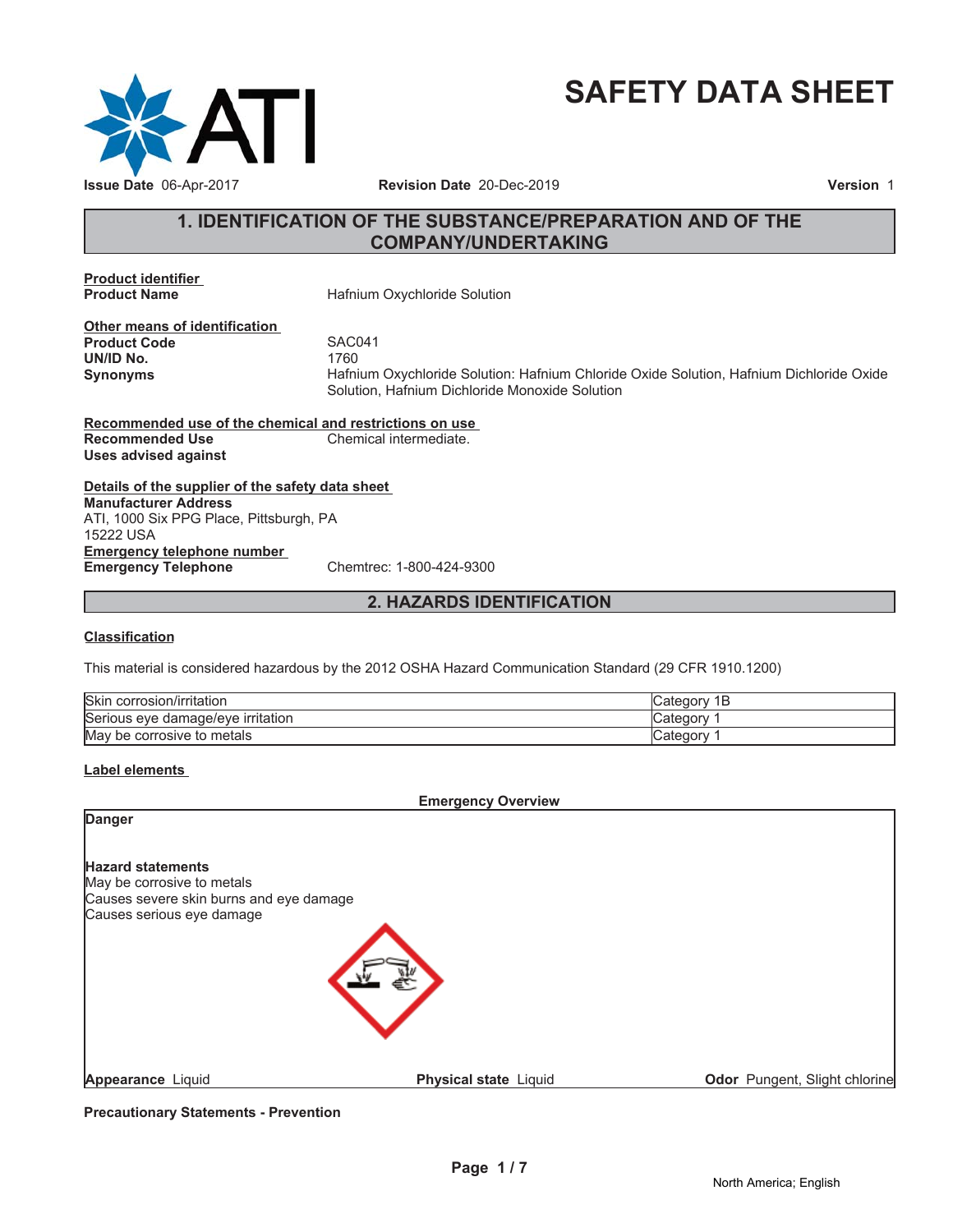Do not breathe gas/mist/vapor/spray

Wear protective gloves/protective clothing/eye protection/face protection

#### **Precautionary Statements - Response**

IF SWALLOWED: Rinse mouth. Do NOT induce vomiting. Immediately call a POISON CENTER or doctor/physician

IF ON SKIN (or hair): Rinse cautiously with water for several minutes. Remove/Take off immediately all contaminated clothing, Rinse skin with water/shower

\_\_\_\_\_\_\_\_\_\_\_\_\_\_\_\_\_\_\_\_\_\_\_\_\_\_\_\_\_\_\_\_\_\_\_\_\_\_\_\_\_\_\_\_\_\_\_\_\_\_\_\_\_\_\_\_\_\_\_\_\_\_\_\_\_\_\_\_\_\_\_\_\_\_\_\_\_\_\_\_\_\_\_\_\_\_\_\_\_\_\_\_\_

IF INHALED: Remove victim to fresh air and keep at rest in a position comfortable for breathing

IF IN EYES: Rinse cautiously with water for several minutes. Remove contact lenses, if present and easy to do. Continue rinsing Wash contaminated clothing before reuse

Absorb spillage to prevent material damage

#### **Precautionary Statements - Storage**

Store in corrosion-resistant container

#### **Precautionary Statements - Disposal**

Dispose of contents/container to an approved waste disposal plant.

#### **Hazards not otherwise classified (HNOC)**

Not applicable **Other Information** Not applicable

# **3. COMPOSITION/INFORMATION ON INGREDIENTS**

**Synonyms** Hafnium Oxychloride Solution: Hafnium Chloride Oxide Solution, Hafnium Dichloride Oxide Solution, Hafnium Dichloride Monoxide Solution.

| <b>Chemical Name</b>        | <b>CAS No.</b>         | Weight-%                                                         |
|-----------------------------|------------------------|------------------------------------------------------------------|
| Water                       | 7732-18-5              | $\overline{\phantom{a}}$<br>62<br>้ว<br>$\overline{\phantom{0}}$ |
| Dichloride Oxide<br>Hafnium | `759-.<br>-17-6<br>137 | 35<br>25<br>$\overline{\phantom{0}}$                             |
|                             |                        |                                                                  |

# **4. FIRST AID MEASURES**

| <b>5. FIRE-FIGHTING MEASURES</b> |                                                                                                                                                            |  |  |
|----------------------------------|------------------------------------------------------------------------------------------------------------------------------------------------------------|--|--|
| Note to physicians               | Treat symptomatically.                                                                                                                                     |  |  |
|                                  | Indication of any immediate medical attention and special treatment needed                                                                                 |  |  |
| <b>Symptoms</b>                  | May cause acute gastrointestinal effects if swallowed. Contact with skin may cause skin<br>burns. May cause breathing difficulties if inhaled.             |  |  |
|                                  | Most important symptoms and effects, both acute and delayed                                                                                                |  |  |
| Ingestion                        | Do NOT induce vomiting. Have patient drink large quantities of water if able. Call Physician<br>immediately for further instructions.                      |  |  |
| <b>Inhalation</b>                | IF INHALED: Remove victim to fresh air and keep at rest in a position comfortable for<br>breathing. Call a physician or poison control center immediately. |  |  |
| <b>Skin Contact</b>              | Wash off immediately with soap and plenty of water. Remove/Take off immediately all<br>contaminated clothing. Rinse skin with water/shower.                |  |  |
| Eye contact                      | Flush with water for 15 minutes. See a physician.                                                                                                          |  |  |
| <b>First aid measures</b>        |                                                                                                                                                            |  |  |

#### **Suitable extinguishing media**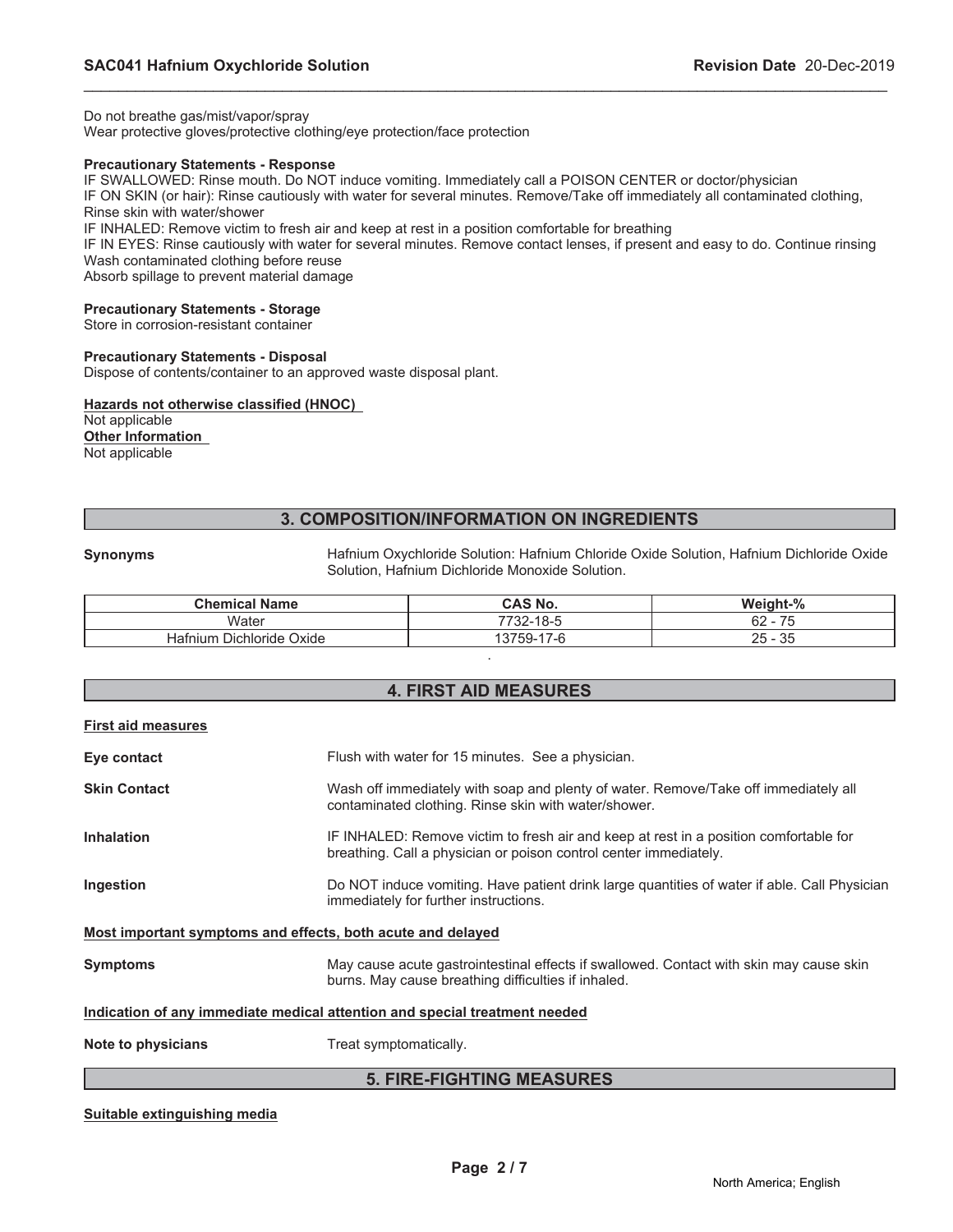Non-combustible.

**Unsuitable extinguishing media** Non-combustible.

# **Specific hazards arising from the chemical**

Non-combustible.

**Hazardous combustion products**Hydrogen chloride gas may cause respiratory and/or eye irritation.

**Explosion data Sensitivity to Mechanical Impact** None. **Sensitivity to Static Discharge** None.

#### **Protective equipment and precautions for firefighters**

Firefighters should wear self-contained breathing apparatus and full firefighting turnout gear.

#### **6. ACCIDENTAL RELEASE MEASURES**

\_\_\_\_\_\_\_\_\_\_\_\_\_\_\_\_\_\_\_\_\_\_\_\_\_\_\_\_\_\_\_\_\_\_\_\_\_\_\_\_\_\_\_\_\_\_\_\_\_\_\_\_\_\_\_\_\_\_\_\_\_\_\_\_\_\_\_\_\_\_\_\_\_\_\_\_\_\_\_\_\_\_\_\_\_\_\_\_\_\_\_\_\_

| Personal precautions, protective equipment and emergency procedures                         |                                                                                                                                                |  |  |
|---------------------------------------------------------------------------------------------|------------------------------------------------------------------------------------------------------------------------------------------------|--|--|
| <b>Personal precautions</b>                                                                 | Use personal protective equipment as required.                                                                                                 |  |  |
| For emergency responders                                                                    | Use personal protective equipment as required. Follow Emergency Response Guidebook,<br>Guide No. 154.                                          |  |  |
| <b>Environmental precautions</b>                                                            |                                                                                                                                                |  |  |
| Collect spillage to prevent release to the environment.<br><b>Environmental precautions</b> |                                                                                                                                                |  |  |
| Methods and material for containment and cleaning up                                        |                                                                                                                                                |  |  |
| <b>Methods for containment</b>                                                              | Prevent further leakage or spillage if safe to do so.                                                                                          |  |  |
| Methods for cleaning up                                                                     | Wash the spill location thoroughly with water. Respiratory protection may be needed. Skin<br>and eye protection should be used during cleanup. |  |  |

# **7. HANDLING AND STORAGE**

#### **Precautions for safe handling**

**Advice on safe handling** Handle in accordance with good industrial hygiene and safety practice. Ensure adequate ventilation, especially in confined areas.

#### **Conditions for safe storage, including any incompatibilities**

**Storage Conditions** Keep in properly labeled containers. Keep in a dry, cool and well-ventilated place. Protect from direct sunlight. Containers may become pressurized. Handle and open container with care. Keep in corrosion resistant containers.

**Incompatible materials Alcohols, phenols, and amines. Rubber, coatings, and some plastics.** 

# **8. EXPOSURE CONTROLS/PERSONAL PROTECTION**

#### **Control parameters**

| <b>Chemical Name</b>     | <b>ACGIH TLV</b> | <b>OSHA PEL</b>          |
|--------------------------|------------------|--------------------------|
| Water                    |                  | $\overline{\phantom{a}}$ |
| 7732-18-5                |                  |                          |
| Hafnium Dichloride Oxide |                  | $\overline{\phantom{a}}$ |
| 13759-17-6               |                  |                          |

#### **Appropriate engineering controls**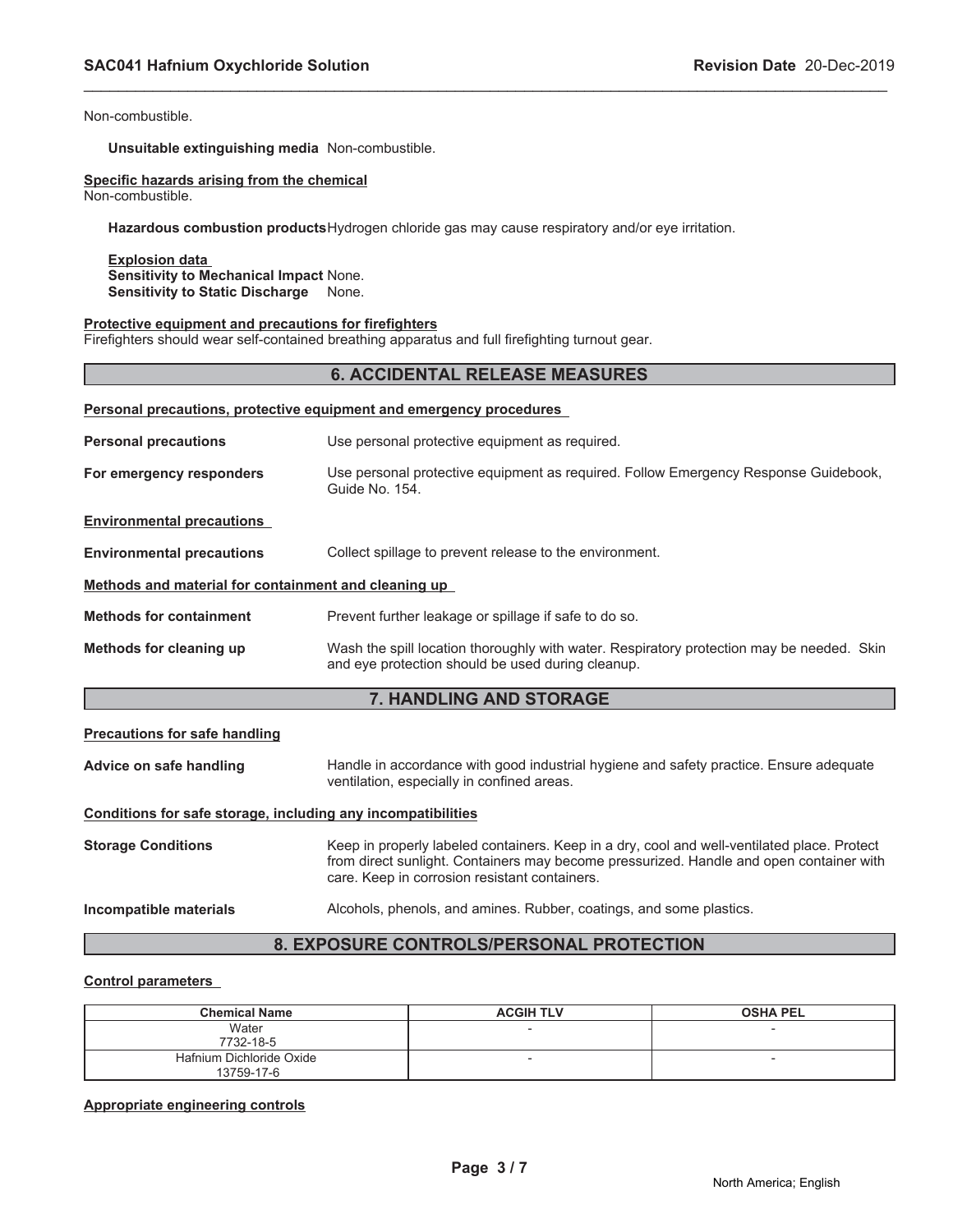| <b>Engineering Controls</b>           | Avoid generation of uncontrolled mist.                                                                                                                                                                                                                                                                                                                                 |  |  |
|---------------------------------------|------------------------------------------------------------------------------------------------------------------------------------------------------------------------------------------------------------------------------------------------------------------------------------------------------------------------------------------------------------------------|--|--|
|                                       | Individual protection measures, such as personal protective equipment                                                                                                                                                                                                                                                                                                  |  |  |
| <b>Eye/face protection</b>            | If a risk of eye injury or irritation is present, appropriate eye protection is recommended; for<br>example, tight-fitting goggles, foam-lined safety glasses, face shield, or other protective<br>equipment that shields the eyes.                                                                                                                                    |  |  |
| Skin and body protection              | Wear impervious protective clothing, including boots, gloves, lab coat, apron or coveralls,<br>as appropriate, to prevent skin contact.                                                                                                                                                                                                                                |  |  |
| <b>Respiratory protection</b>         | When gases/mists/vapors are generated and if exposure limits are exceeded or irritation is<br>experienced, proper approved respiratory protection should be worn. Positive-pressure<br>supplied air respirators may be required for high airborne contaminant concentrations.<br>Respiratory protection must be provided in accordance with current local regulations. |  |  |
| <b>General Hygiene Considerations</b> | Handle in accordance with good industrial hygiene and safety practice.                                                                                                                                                                                                                                                                                                 |  |  |
|                                       | <b>9. PHYSICAL AND CHEMICAL PROPERTIES</b>                                                                                                                                                                                                                                                                                                                             |  |  |

\_\_\_\_\_\_\_\_\_\_\_\_\_\_\_\_\_\_\_\_\_\_\_\_\_\_\_\_\_\_\_\_\_\_\_\_\_\_\_\_\_\_\_\_\_\_\_\_\_\_\_\_\_\_\_\_\_\_\_\_\_\_\_\_\_\_\_\_\_\_\_\_\_\_\_\_\_\_\_\_\_\_\_\_\_\_\_\_\_\_\_\_\_

# **9. PHYSICAL AND CHEMICAL PROPERTIES**

# **Information on basic physical and chemical properties**

| <b>Physical state</b>                                         | Liquid          |                       |                          |
|---------------------------------------------------------------|-----------------|-----------------------|--------------------------|
| Appearance                                                    | Liquid          | Odor                  | Pungent, Slight chlorine |
| Color                                                         | clear           | <b>Odor threshold</b> |                          |
| <b>Property</b>                                               | <b>Values</b>   | Remarks • Method      |                          |
| рH                                                            | $<$ 1           |                       |                          |
| Melting point / freezing point                                | $-$ °C $/ -$ °F |                       |                          |
| Boiling point / boiling range                                 |                 |                       |                          |
| <b>Flash point</b>                                            |                 |                       |                          |
| <b>Evaporation rate</b>                                       |                 |                       |                          |
| Flammability (solid, gas)<br><b>Flammability Limit in Air</b> |                 | Not flammable         |                          |
| <b>Upper flammability limit:</b>                              |                 |                       |                          |
| Lower flammability limit:                                     |                 |                       |                          |
| Vapor pressure                                                |                 |                       |                          |
| <b>Vapor density</b>                                          |                 | Not applicable        |                          |
| <b>Specific Gravity</b>                                       | 1.4             |                       |                          |
| <b>Water solubility</b>                                       |                 | Not applicable        |                          |
| Solubility in other solvents                                  |                 |                       |                          |
| <b>Partition coefficient</b>                                  |                 | Not applicable        |                          |
| <b>Autoignition temperature</b>                               |                 | Not applicable        |                          |
| <b>Decomposition temperature</b>                              |                 |                       |                          |
| <b>Kinematic viscosity</b>                                    |                 | Not applicable        |                          |
| <b>Dynamic viscosity</b>                                      |                 | Not applicable        |                          |
| <b>Explosive properties</b>                                   | Not applicable  |                       |                          |
| <b>Oxidizing properties</b>                                   | Not applicable  |                       |                          |
| <b>Other Information</b>                                      |                 |                       |                          |
| <b>Softening point</b>                                        |                 |                       |                          |
| <b>Molecular weight</b>                                       |                 |                       |                          |
| <b>VOC Content (%)</b>                                        | Not applicable  |                       |                          |
| <b>Density</b>                                                |                 |                       |                          |
| <b>Bulk density</b>                                           |                 |                       |                          |
|                                                               |                 |                       |                          |

# **10. STABILITY AND REACTIVITY**

**Reactivity**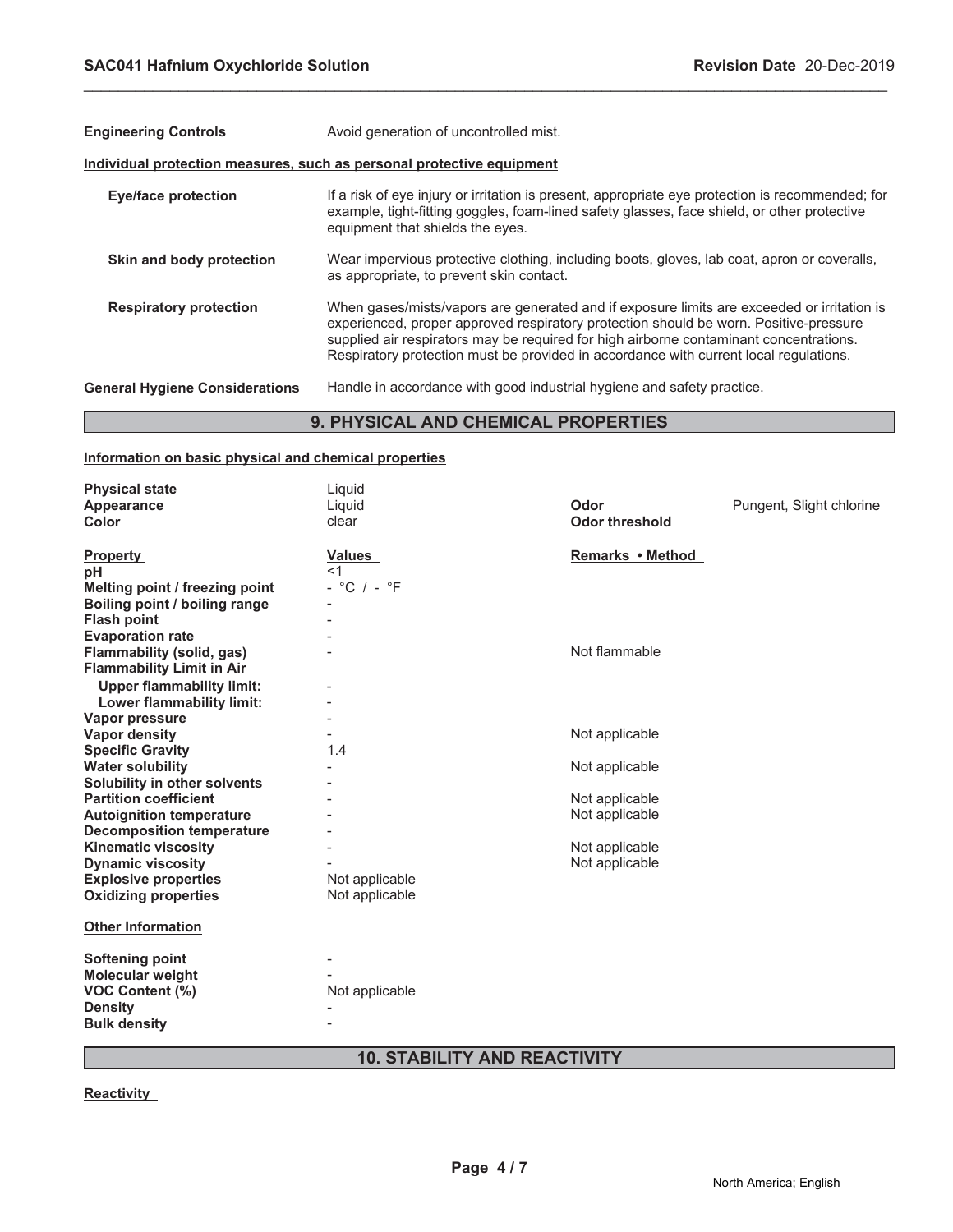Not applicable

#### **Chemical stability**

Stable under normal conditions.

#### **Possibility of Hazardous Reactions**

None under normal processing.

#### **Hazardous polymerization** Hazardous polymerization does not occur.

\_\_\_\_\_\_\_\_\_\_\_\_\_\_\_\_\_\_\_\_\_\_\_\_\_\_\_\_\_\_\_\_\_\_\_\_\_\_\_\_\_\_\_\_\_\_\_\_\_\_\_\_\_\_\_\_\_\_\_\_\_\_\_\_\_\_\_\_\_\_\_\_\_\_\_\_\_\_\_\_\_\_\_\_\_\_\_\_\_\_\_\_\_

#### **Conditions to avoid**

To avoid thermal decomposition, do not overheat.

#### **Incompatible materials**

Alcohols, phenols, and amines. Rubber, coatings, and some plastics.

#### **Hazardous Decomposition Products**

Thermal decomposition produces hydrogen chloride gas.

# **11. TOXICOLOGICAL INFORMATION**

# **Information on likely routes of exposure**

#### **Product Information**

| <b>Inhalation</b>   | Product not classified    |
|---------------------|---------------------------|
| Eye contact         | Causes severe eye damage. |
| <b>Skin Contact</b> | Causes severe skin burns. |
| Ingestion           | Harmful if swallowed.     |

| <b>Chemical Name</b>     | Oral LD50     | Dermal LD50 | <b>Inhalation LC50</b> |
|--------------------------|---------------|-------------|------------------------|
| <b>Water</b>             |               |             |                        |
| 7732-18-5                |               |             |                        |
| Hafnium Dichloride Oxide | 3500 mg/kg bw |             |                        |
| 13759-17-6               |               |             |                        |

#### **Information on toxicological effects**

**Symptoms May cause skin burns. May cause severe upper respiratory irritation if inhaled. May cause** acute gastrointestinal effects if swallowed. May cause burning sensation or redness in the eyes.

#### **Delayed and immediate effects as well as chronic effects from short and long-term exposure**

| <b>Acute toxicity</b>                                                 | Harmful if swallowed.                                |
|-----------------------------------------------------------------------|------------------------------------------------------|
| <b>Skin corrosion/irritation</b><br>Serious eye damage/eye irritation | Causes severe burns.                                 |
| Sensitization                                                         | Causes severe eye damage.<br>Product not classified. |
| Germ cell mutagenicity                                                | Product not classified.                              |
| <b>Carcinogenicity</b>                                                | Product not classified.                              |
| <b>Reproductive toxicity</b>                                          | Product not classified.                              |
| STOT pingle ovnoours                                                  | <b>Draduat pot plangified</b>                        |

#### **STOT - single exposure** Product not classified. **STOT - repeated exposure** Product not classified.<br> **Aspiration hazard** Product not classified. **Aspiration hazard**

# **12. ECOLOGICAL INFORMATION**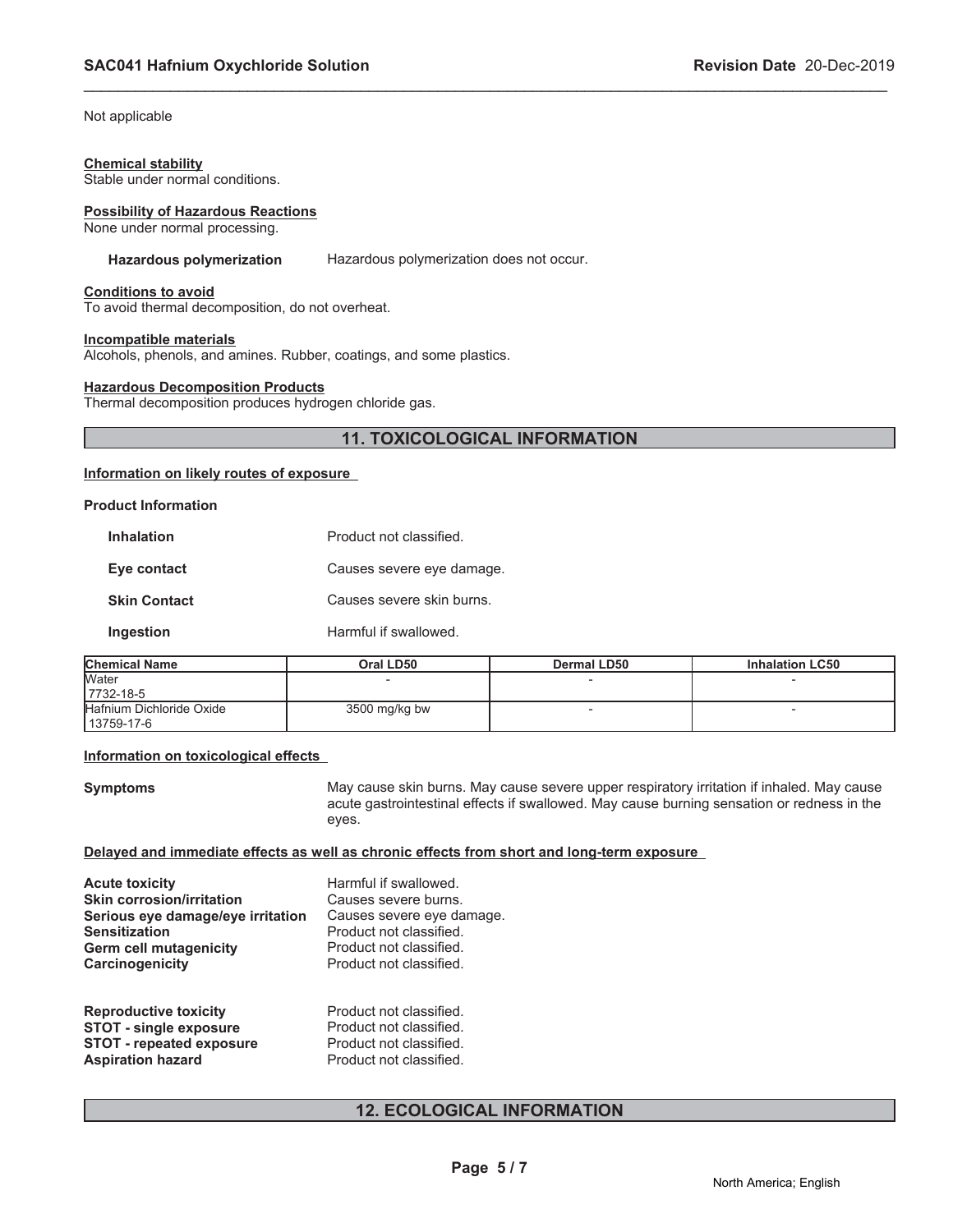# **Ecotoxicity**

This product as shipped is not classified for aquatic toxicity.

| <b>Chemical Name</b>                   | Algae/aquatic plants     | Fish | <b>Toxicity to</b><br>microorganisms | <b>Crustacea</b> |
|----------------------------------------|--------------------------|------|--------------------------------------|------------------|
| Water<br>7732-18-5                     | -                        |      |                                      |                  |
| Hafnium Dichloride Oxide<br>13759-17-6 | $\overline{\phantom{0}}$ |      |                                      |                  |

\_\_\_\_\_\_\_\_\_\_\_\_\_\_\_\_\_\_\_\_\_\_\_\_\_\_\_\_\_\_\_\_\_\_\_\_\_\_\_\_\_\_\_\_\_\_\_\_\_\_\_\_\_\_\_\_\_\_\_\_\_\_\_\_\_\_\_\_\_\_\_\_\_\_\_\_\_\_\_\_\_\_\_\_\_\_\_\_\_\_\_\_\_

### **Other adverse effects**

# **13. DISPOSAL CONSIDERATIONS**

#### **Waste treatment methods**

| Disposal of wastes     | Disposal should be in accordance with applicable regional, national and local laws and<br>regulations. |
|------------------------|--------------------------------------------------------------------------------------------------------|
| Contaminated packaging | Disposal should be in accordance with applicable regional, national and local laws and<br>regulations. |

# **14. TRANSPORT INFORMATION**

| DOT                             | Regulated                                      |
|---------------------------------|------------------------------------------------|
| UN/ID No.                       | 1760                                           |
| Proper shipping name            | Corrosive liquid, n.o.s. (Hafnium Oxychloride) |
| <b>Hazard Class</b>             | 8                                              |
| <b>Packing Group</b>            |                                                |
| <b>Special Provisions</b>       | B2, IB2, T11, TP2, TP27                        |
| <b>Emergency Response Guide</b> | 154                                            |
| <b>Number</b>                   |                                                |

# **15. REGULATORY INFORMATION**

| <b>International Inventories</b> |                   |
|----------------------------------|-------------------|
| <b>TSCA</b>                      | Complies          |
| <b>DSL/NDSL</b>                  | Complies          |
| <b>EINECS/ELINCS</b>             | Complies          |
| <b>ENCS</b>                      | Complies          |
| <b>IECSC</b>                     | <b>Not Listed</b> |
| <b>KECL</b>                      | Complies          |
| <b>PICCS</b>                     | <b>Not Listed</b> |
| <b>AICS</b>                      | <b>Not Listed</b> |

# **Legend:**

 **TSCA** - United States Toxic Substances Control Act Section 8(b) Inventory

 **DSL/NDSL** - Canadian Domestic Substances List/Non-Domestic Substances List

 **EINECS/ELINCS** - European Inventory of Existing Chemical Substances/European List of Notified Chemical Substances

 **ENCS** - Japan Existing and New Chemical Substances

 **IECSC** - China Inventory of Existing Chemical Substances

 **KECL** - Korean Existing and Evaluated Chemical Substances

 **PICCS** - Philippines Inventory of Chemicals and Chemical Substances

 **AICS** - Australian Inventory of Chemical Substances